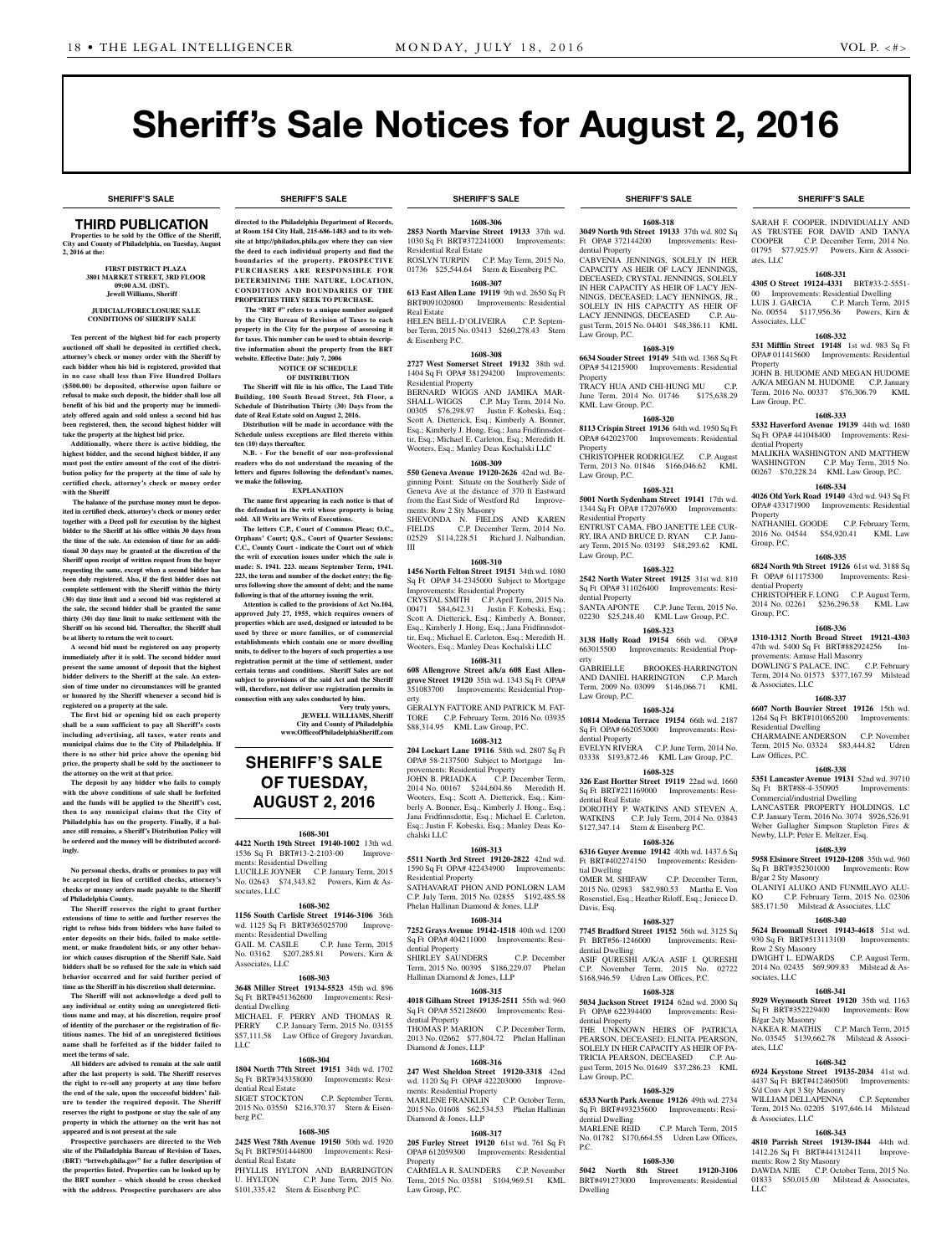BRT#36-5355600 Subject to Mortgage Im-

DAMON ROBERTS A/K/A DAMON K. ROB-ERTS C.P. January Term, 2016 No. 02402 \$227,258.73 Udren Law Offices, P.C. **1608-397 1853 North Van Pelt Street 19121** 52nd wd. 1403 Sq Ft BRT#32-2067600 Improvements:

JACQUELINE GREEN A/K/A JACQUELINE A. GREEN; UNKNOWN HEIRS, SUCCES-SORS, ASSIGNS AND ALL PERSONS, FIRMS OR ASSOCIATIONS CLAIMING RIGHT, TITLE OR INTEREST FROM OR UN-DER ALFONSO GREEN C.P. December Term, 2014 No. 01797 \$236,961.98 Udren

**1608-398 473 Aurania Street 19128** 21st wd. 5753 Sq Ft OPA# 212384100 Improvements: Residential

JANET S. HUDICK C.P. March Term, 2015 No. 673 \$57,622.78 Lauren Berschler Karl,

**1608-399 3932 North Reese Street 19140** 43rd wd. 1144 Sq Ft OPA# 433046700 Improvements: Resi-

2015 No. 322 \$49,491.86 Lauren Berschler

**1608-400 5112 Newhall Street 19144-4020** 12th wd. 2679 Sq Ft OPA# 123221000 Improvements:

JUDITH TINSLEY A/K/A AMIR MUHAM-MAD C.P. December Term, 2015 No. 02046 \$95,326.49 Phelan Hallinan Diamond & Jones,

**1608-401 4122 Old York Road 19140-2041** 43rd wd. 1738 Sq Ft BRT#43-3-4002-00 Improve-

LELAND ROSADO ORTIZ A/K/A LELAND ROSADO F/K/A FRANCISCO ROSADO C.P. June Term, 2014 No. 03058 \$92,190.28

**1608-402 4610 Oakland Street 19124-3126** 23rd wd. 2190.35 Sq Ft BRT#234227700 Improvements: Row Conv/apt 2sty Masonry

EILEEN GLOVER, REAL OWNER AND ORIGINAL MORTGAGOR AND DEXTER GLOVER, ORIGINAL MORTGAGOR C.P. December Term, 2014 No. 01719 \$130,929.30

**1608-403 2555 North Dover Street 19132** 28th wd. 700 Sq Ft OPA# 281146200 Improvements: Resi-

THE UNKNOWN HEIRS OF MARY MA-NEGO A/K/A MARY L. WILLIAMS, DE-CEASED; EUTRINA WILLIFORD, SOLELY IN HER CAPACITY AS HEIR OF MARY MANEGO A/K/A MARY L. WILLIAMS, DE-CEASED C.P. September Term, 2015 No. 01721 \$41,752.32 KML Law Group, P.C. **1608-404 4530 Marple Street 19136** 65th wd. 1124 Sq Ft BRT#651096600 Improvements: Residential

REGINA KING AND MICHAEL KING C.P. September Term, 2015 No. 03534 \$109,473.31

**1608-405 2927 Almond Street 19134** 25th wd. 855 Sq Ft OPA# 251287300 Improvements: Residential

AMY LAPALOMENTO C.P. October Term, 2015 No. 02634 \$132,783.06 KML Law

**1608-406 5423 Woodbine Avenue 19131** 52nd wd. 4790 Sq Ft BRT#522177800 Improvements: Resi-

SERENA WALKER AND GEM MUN-DY C.P. October Term, 2015 No. 03660 \$250,083.06 Stern & Eisenberg P.C. **1608-407 6240 Gillespie Street 19135** 55th wd. 1444 Sq

KIMBERLY M. SHELTON A/K/A KIMBERLY SHELTON C.P. August Term, 2015 No. 00416 \$110,188.90 KML Law Group, P.C. **1608-408 2042 East Chelten Avenue 19138** 17th wd. 2161 Sq Ft BRT#171329400 Improvements:

DARRYL O'HANNON C.P. June Term, 2015 No. 02350 \$91,878.71 Stern & Eisenberg

**1608-409 7159 Jackson Street 19135** 41st wd. 1620 Sq Ft OPA# 412322300 Improvements: Resi-

JASON B. LYNCH C.P. July Term, 2015 No. 00174 \$117,004.12 KML Law Group, P.C. **1608-410 8523 Cratin Place 19153** 40th wd. 3240 Sq Ft

Improvements: Resi-

C.P. November Term,

provements: Residential Dwelling

Residential Dwelling

Law Offices, P.C.

dential Property<br>NAIL MOHAMAD

Residential Property

ments: Row 3 Sty Masonry

Milstead & Associates, LLC

Milstead & Associates, LLC

dential Property

Real Estate

Property

Group, P.C.

dential Real Estate

dential Property

Residential Real Estate

dential Property

P.C.

Stern & Eisenberg P.C.

Property

Karl, Esq.

LLP

Esq.

### **1608-344 4440 North 4th Street 19140** 7th wd. 1080 Sq

Ft OPA# 072152900 Improvements: Residential Property MISAEL OLIVENCIA, JR. A/K/A MISAEL

OLIVENCIA C.P. January Term, 2012 No. 03017 \$64,189.47 Meredith H. Wooters, Esq.; Scott A. Dietterick, Esq.; Kimberly A. Bonner, Esq.; Kimberly J. Hong, Esq.; Jana Fridfinnsdottir, Esq.; Michael E. Carleton, Esq.; Justin F. Kobeski, Esq.; Manley Deas Kochalski LLC

### **1608-345**

**7936 Summerdale Avenue 19111-2950** 56th wd. 3430.77 Sq Ft BRT#561147200 Improvements: Apt 2-4 Unts 2 Sty Masonr ANDRE LACE C.P. February Term, 2015 No. 00439 \$175,005.63 Milstead & Associates, LLC

# **1608-346**

**2005 South 65th Street 19142-2008** 40th wd. 983 Sq Ft BRT#401204800 Improvements:

Row 2 Sty Masonry<br>SON H. NGUYEN C.P. July Term, 2015 No. 01744 \$54,457.10 Milstead & Associates, LLC

### **1608-347**

**8427 Michener Avenue 19150-1611** 50th wd. 1152 Sq Ft OPA# 501156400 Improvements: Residential Property

CHARLES RICHARDSON, IN HIS CAPAC-ITY AS HEIR OF FLORA L. RICHARDSON A/K/A FLORA LILLIAN RICHARDSON A/K/A FLORA RICHARDSON, DECEASED; CRYSTAL RICHARDSON A/K/A CRYSTAL E. RICHARDSON, IN HER CAPACITY AS HEIR OF FLORA L. RICHARDSON A/K/A FLORA LILLIAN RICHARDSON A/K/A FLORA RICHARDSON, DECEASED; UN-KNOWN HEIRS, SUCCESSORS, ASSIGNS, AND ALL PERSONS, FIRMS, OR ASSO-CIATIONS CLAIMING RIGHT, TITLE OR INTEREST FROM OR UNDER FLORA L. RICHARDSON A/K/A FLORA LILLIAN RICHARDSON A/K/A FLORA RICHARD-SON, DECEASED C.P. December Term, 2015 No. 02519 \$110,749.98 Phelan Hallinan Diamond & Jones, LLP

### **1608-348**

### **1440 Fanshawe Street 19111-4914** 53rd wd. 1345 Sq Ft OPA# 532037200 Improvements:

Residential Property PEDRO MIANGALA AND JEFFREY MER-MELSTEIN C.P. August Term, 2014 No. 00323 \$94,676.58 Phelan Hallinan Diamond & Jones, LLP

### **1608-349**

**4810 Tyson Avenue 19135-1907** 41st wd. 1150 Sq Ft BRT#412042700

DAN FINLEY AND SHARON FINLEY C.P. October Term, 2015 No. 01144 \$69,378.25 Milstead & Associates, LLC

### **1608-350**

**7015 Oakley Street 19111** 35th wd. 2848 Sq Ft OPA# 353230200 Improvements: Residential Property MICHAEL COLE C.P. July Term, 2015 No.

01240 \$227,618.39 KML Law Group, P.C. **1608-351**

# **4923 Ormes Street 19120** 42nd wd. 1056 Sq Ft

OPA# 421333600 Improvements: Residential Property

LYNDA A. HARRIS C.P. November Term, 2015 No. 03590 \$81,477.54 KML Law Group, P.C.

# **1608-353**

**545 South Yewdall Street 19143** 46th wd. 984 Sq Ft OPA# 463167100 Improvements: Residential Property

THE UNKNOWN HEIRS OF MATTIE L. FORTUNE, DECEASED AND TERRY PRICE, SOLELY IN HER CAPACITY AS HEIR OF MATTIE L. FORTUNE. DECEASED C.P. MATTIE L. FORTUNE, DECEASED August Term, 2015 No. 02218 \$65,468.19 KML Law Group, P.C.

# **1608-355**

LLP

**7344 Sommers Road 19138** 50th wd. 1210 Sq Ft OPA# 501319600 Improvements: Residential Property ERICA GRIER A/K/A ERICA L. GRIER AND RODNEY GRIER A/K/A RODNEY A. GRI-ER C.P. February Term, 2016 No. 02030 \$71,599.84 Phelan Hallinan Diamond & Jones,

# **1608-356**

### **7919 Craig Street 19136** 64th wd. 3906 Sq Ft OPA# 642066600 Improvements: Residential Property

JAIME HINMAN C.P. November Term, 2009 No. 04090 \$264,685.32 KML Law Group, P.C.

### **1608-357**

**1416 Orthodox Street 19124-3604** 23rd wd. 3168 Sq Ft OPA# 234060300 Improvements: Residential Property

### KATHERINE WILKERSON C.P. September Term, 2014 No. 00252 \$110,367.35 Phelan Hallinan Diamond & Jones, LLP

**1608-358**

**3082 Cedar Street 19134** 25th wd. 952 Sq Ft BRT#25-1443900 Improvements: Residential Dwelling JASON PANAS C.P. October Term, 2015 No. 01799 \$73,962.05 Udren Law Offices, P.C.

# **1608-359**

**2968 Tulip Street 19134-4125** 25th wd. 1076 Sq Ft OPA# 252369200 Improvements: Residential Property JOSE J. FAGUNDES A/K/A JOSE FA-GUNDES C.P. September Term, 2015 No. 01586 \$57,050.35 Phelan Hallinan Diamond & Jones, LLP

# **1608-360**

**602 Leverington Avenue 19128-2606** 21st wd. 2580 Sq Ft OPA# 213281200 Improvements: Residential Property IGNACIO MUNOZ C.P. September Term,

### 2014 No. 03970 \$265,366.67 Phelan Hallinan Diamond & Jones, LLP

# **1608-361**

**6810 Eastwood Street 19149-2308** 35th wd. 1296 Sq Ft OPA# 542404200 Improvements: Residential Property MARSHA J. POWELL C.P. November Term, 2015 No. 01277 \$108,003.93 Phelan Hallinan Diamond & Jones, LLP

### **1608-362**

**4124 Hellerman Street 19135-2521** 55th wd. 1280 Sq Ft OPA# 552105100 Improvements:

Residential Property MICHELLE REID C.P. October Term, 2015 No. 03508 \$85,284.37 Phelan Hallinan Diamond & Jones, LLP

### **1608-363**

**2947 Weikel Street 19125-4106** 25th wd. 1134 Sq Ft OPA# 252381800 Improvements: Residential Property MARIA V. RAMOS C.P. September Term

2007 No. 03648 \$45,636.99 Phelan Hallinan Diamond & Jones, LLP

### **1608-364**

**5246 North Sydenham Street 19141-1618**  17th wd. 1376 Sq Ft OPA# 172098400 Improvements: Residential Property BEVERLY THOMISON-SADIA C.P. Sep-<br>tember Term, 2015 No. 02505 \$63,437.19 tember Term, 2015 No. 02505 Phelan Hallinan Diamond & Jones, LLP

### **1608-365**

**6404 West Girard Avenue 19151-4019** 34th wd. 1140 Sq Ft OPA# 343026300 Improvements: Residential Property WAYNE S. WILLIAMS, JR. C.P. February Term, 2016 No. 03126 \$58,090.82 Phelan Hallinan Diamond & Jones, LLP

### **1608-366**

**3024 Windish Street 19152-4527** 64th wd. 1320 Sq Ft OPA# 641193100 Improvements: Residential Property EDWARD W. SCHMALZRIED C.P. Novem-

ber Term, 2015 No. 01090 \$57,529.39 Phelan Hallinan Diamond & Jones, LLP

# **1608-367**

**10814 Modena Terrace 19116** 66th wd. 18'x60'; newer sewer pipes at curb Subject to Mortgage EVELYN RIVERA C.P. March Term, 2015

No. 04249 \$50,000.00 John J. Lynch, Esq. **1608-368**

### **5405 Westminster Avenue 19131-4919** 4th wd. 1440 Sq Ft OPA# 041056400 Improvements: Residential Property REGINALD D. LUNDY, II AND APRIL E.

LUNDY C.P. March Term, 2015 No. 01136 \$45,668.43 Phelan Hallinan Diamond & Jones, LLP

# **1608-369**

**148 East Colonial Street a/k/a 148 Colonial Street 19120-1029** 61st wd. 1184 Sq Ft OPA# 611321000 Improvements: Residential Property LYNDA R. SMITH C.P. February Term, 2013 No. 02178 \$126,429.15 Phelan Hallinan Diamond & Jones, LLP

# **1608-370**

**1102 Haworth Street a/k/a 1102 Hayworth Street 19124-2506** 23rd wd. 1392 Sq Ft OPA# 234160800 Improvements: Residential Prop-Improvements: Residential Property

ROBIN A. LEWIS A/K/A ROBIN LEWIS C.P. April Term, 2013 No. 00438 \$143,668.85 Phelan Hallinan Diamond & Jones, LLP

# **1608-371**

**7605 Central Avenue a/k/a 7605-07 Central Avenue 19111** 63rd wd. 1248 Sq Ft OPA# 631064100 Improvements: Residential Property

ANNA MARIE ORTIZ, IN HER CAPACITY AS HEIR OF ELIZABETH BERKO, DECEASED; JOSHUA BERKO, IN HIS CAPACITY AS HEIR OF ELIZABETH BERKO, DECEASED; LORETTA BERKO, IN HER CAPACITY AS HEIR OF ELIZABETH BERKO, DECEASED; UNKNOWN HEIRS, SUCCESSORS, AS-SIGNS, AND ALL PERSONS, FIRMS, OR AS-SOCIATIONS CLAIMING RIGHT, TITLE OR INTEREST FROM OR UNDER ELIZABETH BERKO, DECEASED C.P. August Term, 2015 No. 04461 \$162,018.37 Phelan Hallinan Diamond & Jones, LLP

# **1608-372**

**5446 Baltimore Avenue 19143-3118** 51st wd.

**SHERIFF'S SALE SHERIFF'S SALE SHERIFF'S SALE SHERIFF'S SALE SHERIFF'S SALE**

### 1438 Sq Ft OPA# 513052200 Improvements: Residential Property

NANCY D. RICHARDSON, INDIVIDUALLY AND IN CAPACITY AS ADMINISTRATRIX OF THE ESTATE OF GERALD RICHARD-SON; GERALD RICHARDSON, JR., IN HIS CAPACITY AS HEIR OF THE ESTATE OF GERALD RICHARDSON; MELINA RICH-ARDSON, IN HER CAPACITY AS HEIR OF THE ESTATE OF GERALD RICHARDSON; UNKNOWN HEIRS, SUCCESSORS, AS-SIGNS, AND ALL PERSONS, FIRMS, OR ASSOCIATIONS CLAIMING RIGHT, TITLE OR INTEREST FROM OR UNDER GERALD RICHARDSON, DECEASED C.P. August Term, 2013 No. 02271 \$50,434.70 Phelan Hallinan Diamond & Jones, LLP

### **1608-373**

**1337 North Marshall Street 19122-4314** 14th wd. 2544 Sq Ft OPA# 141021900 Improvements: Residential Property

KENNETH E. THOMAS, IN HIS CAPACITY AS HEIR OF CHRISTINE THOMAS, DE-CEASED; RONALD MCCRAY, IN HIS CA-PACITY AS HEIR OF CHRISTINE THOMAS, DECEASED; FLORENCE THOMAS, IN HER CAPACITY AS HEIR OF CHRISTINE THOM-AS, DECEASED; UNKNOWN HEIRS, SUC-CESSORS, ASSIGNS, AND ALL PERSONS, FIRMS, OR ASSOCIATIONS CLAIMING RIGHT, TITLE, OR INTEREST FROM OR UNDER CHRISTINE THOMAS, DECEASED; LATANYA THOMAS, IN HER CAPACITY AS HEIR OF CHRISTINE THOMAS, DE-CEASED; VERNELL THOMAS, IN HIS CA-PACITY AS HEIR OF CHRISTINE THOMAS, DECEASED; LAKEISHA THOMAS, IN HER CAPACITY AS HEIR OF CHRISTINE THOM-AS, DECEASED; SHAREEDA THOMAS, IN HER CAPACITY AS HEIR OF CHRISTINE THOMAS, DECEASED C.P. January Term, 2015 No. 03417 \$34,644.25 Phelan Hallinan Diamond & Jones, LLP

# **1608-374**

**6077 Wister Street, 6077 East Wister Street 19138-2403** 17th wd. 1696 Sq Ft OPA# 172536600 Improvements: Residential Property

DAVIDA GHEE, IN HER CAPACITY AS AD-MINISTRATRIX AND HEIR OF THE ESTATE OF CORNELL GHEE; RASHEEDA PRYCE, IN HER CAPACITY AS HEIR OF THE ESTATE OF CORNELL GHEE; RASHEED PRYCE, IN HIS CAPACITY AS HEIR OF THE ESTATE OF CORNELL GHEE; UNKNOWN HEIRS, SUCCESSORS, ASSIGNS, AND ALL PER-SONS, FIRMS, OR ASSOCIATIONS CLAIM-ING RIGHT, TITLE OR INTEREST FROM OR UNDER CORNELL GHEE, DECEASED; UNKNOWN HEIRS AND UNKNOWN MI-NOR CHILDREN, SUCCESSORS, ASSIGNS, AND ALL PERSONS, FIRMS, OR ASSO-CIATIONS CLAIMING RIGHT, TITLE OR INTEREST FROM OR UNDER CORNELL GHEE, JR., DECEASED; CORNELL GHEE, III, IN HIS CAPACITY AS ADMINISTRATOR AND HEIR OF THE ESTATE OF CORNELL GHEE, JR. C.P. October Term, 2015 No. 02028 \$129,260.75 Phelan Hallinan Diamond & Jones, LLP

### **1608-375**

**6276 Souder Street 19149-2809** 54th wd. 1284 Sq Ft OPA# 541210900 Improvements: Residential Property DESALLE FRATARCANGELI C.P. March

Term, 2015 No. 01060 \$122,531.18 Phelan Hallinan Diamond & Jones, LLP

# **1608-376**

**1872 Conlyn Street 19141-1222** 17th wd. 1510 Sq Ft OPA# 171133500 Improvements: Residential Property LAMAAR WILLIAMS C.P. September Term, 2015 No. 02069 \$85,670.32 Phelan Hallinan Diamond & Jones, LLP

### **1608-377**

**202 West Albanus Street 19120-3827** 42nd wd. 1120 Sq Ft OPA# 422133500 Improvements: Residential Property KENYA L. DAVIS A/K/A KENYA VES-<br>SELLS C.P. November Term, 2015 No. C.P. November Term, 2015 No. 00320 \$36,456.98 Phelan Hallinan Diamond

### **1608-378**

& Jones, LLP

**2745 Eddington Street 19137-1525** 45th wd. 952 Sq Ft OPA# 453027200 Improvements: Residential Property MARLENE CHLADEK AND CHRISTOPHER CHLADEK C.P. November Term, 2015 No. 04132 \$42,818.49 Phelan Hallinan Diamond & Jones, LLP

### **1608-379**

**5451 Diamond Street 19131** 52nd wd. 1633 Sq Ft BRT#522094900 Improvements: Residential Dwelling ANTHONY BAXTER (EXECUTOR OF THE ESTATE OF JACQUELYN BELL); ALIYAH NEWMAN (REAL OWNER); TAHIRA PE-TERKIN (REAL OWNER) C.P. November Term, 2010 No. 03259 \$73,451.67 Udren Law Offices, P.C.

### **1608-380**

**8322 Thouron Avenue 19150-2021** 50th wd. 1159 Sq Ft OPA# 502155800 Improvements:

Residential Property NYRA R. WILLIAMS A/K/A NYRA R.<br>CHURCH C.P. February Term. 2015 No. C.P. February Term, 2015 No. 02036 \$160,226.50 Phelan Hallinan Diamond & Jones, LLP

**1608-381 317 South Cobbs Creek Parkway a/k/a 317 Cobbs Creek Parkway 19143-1016** 3rd wd. 1764 Sq Ft OPA# 032251200 Improvements:

LEROY A. JOHNSON A/K/A LEROY AN-DREW JOHNSON C.P. November Term, 2015 No. 01098 \$54,453.86 Phelan Hallinan

**1608-382 2168 East Cumberland Street 19125-2245**  31st wd. 1713 Sq Ft OPA# 314011400 Im-

CHRISTOPHER T. LAWROW AND AMELIA D. LAWROW C.P. August Term, 2015 No. 01160 \$170,838.56 Phelan Hallinan Dia-

**1608-383 607 East Hortter Place a/k/a 607 Hortter Place 19119** 22nd wd. 1080 Sq Ft OPA# 221185600 Improvements: Residential Property THELMA BROOKS C.P. August Term, 2005 No. 03071 \$251,954.59 Phelan Hallinan

**1608-384 4740 Lansing Street 19136** 65th wd. 1046 Sq

JAMAL B. JONES C.P. November Term, 2015 No. 04126 \$126,678.60 Phelan Hal-

**1608-385 5237 Ditman Street a/k/a 5301 Ditman Street 19124-2035** 62nd wd. 660 Sq Ft OPA# 622447800 Improvements: Residential Prop-

SHANNON L. CLARKE C.P. September Term, 2015 No. 02485 \$52,110.30 Phelan

**1608-387 11733 Millbrook Road 19154-3617** 66th wd. 1260 Sq Ft OPA# 662235000 Improvements:

AMY CROMPTON AND KURT LEWIS SMITH C.P. December Term, 2014 No. 03639 \$147,853.81 Phelan Hallinan Dia-

**1608-388 2112 Bellevue Street 19140** 11th wd.

WILLIE MAE GREEN (DECEASED) C.P. September Term, 2014 No. 01610 \$93,288.66

**1608-389 2860 Jasper Street 19134-3539** 25th wd. 1130 Sq Ft OPA# 252536200 Improvements: Resi-

03111 \$24,889.37 Phelan Hallinan Diamond

**1608-390 8528 Tolbut Street 19152-1211** 56th wd. 1060 Sq Ft OPA# 562417700 Improvements: Resi-

MAGDA KIRALY AND RICHARD T. KIRALY A/K/A RICHARD THOMAS KIRALY C.P. February Term, 2012 No. 01250 \$185,330.08 Phelan Hallinan Diamond & Jones, LLP **1608-391 2326 Mountain Street 19145** 36th wd.

ROSA COUVERTIER (DECEASED) September Term, 2014 No. 01612 \$93,103.90

**1608-392 3514 East Crown Avenue 19114-1917** 66th wd. 1260 Sq Ft OPA# 661223600 Improve-

RYAN P. DETREVILLE C.P. October Term, 2015 No. 03506 \$136,296.14 Phelan Hal-

**1608-393 722 Oregon Avenue 19148-4539** 39th wd. 960 Sq Ft OPA# 395018600 Improvements: Resi-

JOSEPH SCHAFFER AND MARIE CALLIS C.P. August Term, 2012 No. 00202 \$77,189.13 Phelan Hallinan Diamond & Jones, LLP **1608-394 5808 Master Street 19131** 4th wd. 1628 Sq Ft BRT#043032800 Improvements: Residential

AALIYAH JOHNSON C.P. December Term, 2015 No. 00806 \$57,019.03 Udren Law

**1608-395 4214 North 7th Street 19140-2514** 43rd wd. 1080 Sq Ft OPA# 433314200 Improvements:

2004 No. 03453 \$51,558.91 Phelan Hallinan

**1608-396 1700 Reed Street 19146** 36th wd. 1044 Sq Ft

C.P. September Term,

C.P. May Term, 2015 No.

Residential Property

Diamond & Jones, LLP

mond & Jones, LLP

Diamond & Jones, LLP

Ft OPA# 651173500 dential Property

erty

linan Diamond & Jones, LLP

Hallinan Diamond & Jones, LLP

Residential Property

mond & Jones, LLP

BRT#112040200

dential Property<br>ZORAIDA RIOS

& Jones, LLP

dential Property

BRT#364079700

Michael F.J. Romano, Esq.

ments: Residential Property

linan Diamond & Jones, LLP

dential Property

Dwelling

Offices, P.C.

Residential Property<br>SANDRA MATOS

Diamond & Jones, LLP

Michael F.J. Romano, Esq.

provements: Residential Property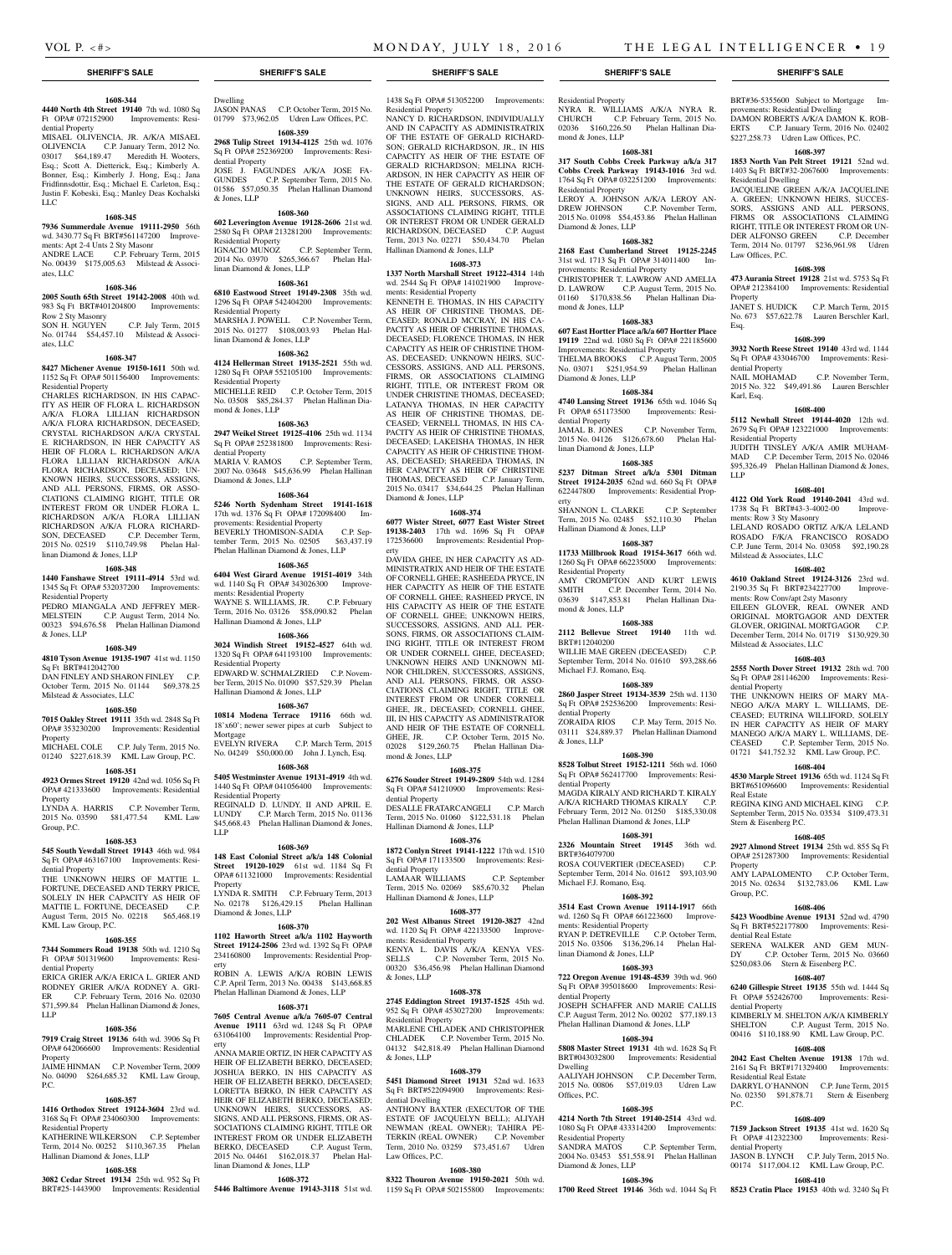BRT#405183804 Improvements: Residential Real Estate SHAMSIDDIN HAMEEN ISLAM C.P. November Term, 2015 No. 04379 \$221,886.00 Stern & Eisenberg P.C.

### **1608-411 6829 Chew Avenue 19119** 22nd wd. 2550 Sq Ft

OPA# 222207600 Improvements: Residential Property SANIYYAH WILLIAMS C.P. June Term, 2015 No. 02739 \$138,184.61 KML Law Group, P.C.

### **1608-412**

**36 West Logan Street 19144** 2446 Sq Ft BRT#123039800 Improvements: Residential Real Estate DARLENE GLENN C.P. March Term, 2011

No. 01497 \$97,228.97 Stern & Eisenberg P.C.

# **1608-413**

**5119 Keyser Street 19144** 12th wd. 1520 Sq Ft BRT#123195200 Improvements: Residential Real Estate

VERONICA R. SHELTON A/K/A VERONICA<br>SHELTON C.P. February Term. 2016 No. C.P. February Term, 2016 No. 03821 \$76,501.16 Stern & Eisenberg P.C.

# **1608-414**

**192 West Godfrey Avenue 19120** 61st wd. 1050 Sq Ft BRT#611278400 Improvements: Residential Real Estate ROLEX AUGUSTIN C.P. February Term,

2016 No. 00154 \$97,987.53 Stern & Eisenberg P.C.

### **1608-415**

**244 West Roosevelt Boulevard 19120** 42nd wd. 1125 Sq Ft BRT#422099500 Improvements: Residential Real Estate

THE UNKNOWN HEIRS, EXECUTORS AND DEVISEES OF THE ESTATE OF ROBERTO AFANADOR RUIZ C.P. March Term, 2016 No. 01119 \$46,501.27 Stern & Eisenberg P.C.

### **1608-416**

**118 West Montgomery Avenue 19122** 18th wd. 610 Sq Ft BRT#183026900 ments: Residential Real Estate ELIOT B. KAROL C.P. July Term, 2014 No.

26900 \$74,255.93 Stern & Eisenberg P.C. **1608-417**

### **3325 Glenview Street 19149** 55th wd. 1714.62 Sq Ft BRT#551249400 Improvements: Residential Dwelling

COLLEEN A. MAHER AND WILLIAM C. MAHER C.P. April Term, 2014 No. 01366 \$196,446.60 Martha E. Von Rosenstiel, Esq.; Heather Riloff, Esq.; Jeniece D. Davis, Esq.

### **1608-418**

**9577 James Street, Unit A 19114** 65th wd. 0 Sq Ft being and designated as Unit No. 28A together with a proportionate undivided interest in the Common Elements (as defined in such Declaration) of 0.9591%; Condominium BRT#888651465 Improvements: Residential Dwelling

### UNKNOWN HEIRS, SUCCESSORS, AS-SIGNS AND ALL PERSONS, FIRMS, OR ASSOCIATIONS CLAIMING RIGHT, TITLE OR INTEREST FROM OR UNDER RONALD W.K. CARSON A/K/A RON CARSON, DE-<br>CEASED C.P. November Term. 2015 No. C.P. November Term, 2015 No. 04677 \$142,790.42 Martha E. Von Rosenstiel, Esq.; Heather Riloff, Esq.; Jeniece D. Davis, Esq.

### **1608-419**

**1010 Race Street 19107** 5th wd. 695 Sq Ft OPA# 88-8071680 Improvements: Residen-

tial Property<br>SERGE HYCHKO C.P. March Term, 2015 No. 03941 \$206,352.13 Meredith H. Wooters, Esq.; Scott A. Dietterick, Esq.; Kimberly A. Bonner, Esq.; Kimbery J. Hong, Esq.; Jana Fridfinnsdottir, Esq.; Michael E. Carleton, Esq.; Justin F. Kobeski, Esq.; Manley Deas Kochalski LLC

### **1608-420**

**133 West Washington Lane 19144-2655** 59th wd. 3750 Sq Ft BRT#593089100 Improvements: Residential Dwelling MAUDE B. SHELTON C.P. August Term,

2015 No. 04449 \$142,884.12 Law Office of Gregory Javardian, LLC

# **1608-421**

**5556 Pine Street 19143-1320** 46th wd. 1293 Sq Ft BRT#60-4-0989-00 Improvements: Apt 2-4 Units 2 Sty Mason SHANDA R. POINDEXTER AND SHANDA

R. POINDEXTER C.P. November Term 2015 No. 00776 \$151,271.87 Milstead & Associates, LLC

# **1608-422**

**3129 North Patton Street 19132-1125** 38th wd. Beginning Point: Situate on the Easterly side of Patton St at the distance of 200 ft Southwardly from the Southerly side of Allegheny Ave BRT#382172200 Improvements: Row 2 Sty Masonry

PAULINE MOORE C.P. August Term, 2015 No. 04379 \$43,326.27 Richard J. Nalban-

**1608-423 6640 Glenloch Street 19135** 41st wd. 1309 Sq

dian, III

**1618 East Howell Street 19149** 62nd wd. ROW 2 STY MASONRY; 960 Sq Ft BRT#621123900 Improvements: Residential Dwelling RONALD BRINKLEY, KNOWN SURVIVING

Ft OPA# 41-1208300 Improvements: Residential Property

PRESTON E. THOMPSON, JR. C.P. May Term, 2015 No. 03098 \$93,153.37 Justin F. Kobeski, Esq.; Scott A. Dietterick, Esq.; Kimberly A. Bonner, Esq.; Kimberly J. Hong, Esq.; Jana Fridfinnsdottir, Esq.; Michael E. Carleton, Esq.; Meredith H. Wooters, Esq.; Manley Deas Kochalski LLC

# **1608-424**

**819 East Cornwall Street 19134** 33rd wd. 1030 Sq Ft OPA# 331125000 Improvements: Residential Property SAM P. MCCONNELL C.P. January Term, 2014 No. 00121 \$71,066.45 KML Law Group, P.C.

# **1608-425**

**7711 Olympus Place 19153** 40th wd. 2700 Sq<br>Ft OPA# 405855900 Improvements: Resi-Ft OPA# 405855900 dential Property CAROL BANKS C.P. July Term, 2015 No. 00608 \$198,951.87 KML Law Group, P.C.

**1608-426 2226 North 21st a/k/a 2226 North 21st Street 19132-4801** BRT#162182400 Improvements: Residential Dwelling NINA M. KINARD C.P. July Term, 2015 No. 00791 \$95,336.13 Powers, Kirn & Associates, LLC

### **1608-427**

**143 South 2nd Street a/k/a 121-55 Walnut Street, Unit 503 and Parking Space 11 19106**  5th wd. 1790 Sq Ft OPA# 888035222 Improvements: Residential Property BARBARA CAPLAN AND STANLEY CA-PLAN A/K/A STANLEY H. CAPLAN C.P. October Term, 2014 No. 03326 \$754,179.51 KML Law Group, P.C.

### **1608-428**

**2004 East Memphis Street a/k/a 2004 Memphis Street 19125** 31st wd. 1447 Sq Ft OPA# 312002900 Improvements: Residential Prop-

erty DIANE GLINKA, SOLELY IN HER CAPAC-ITY AS HEIR OF THOMAS C. GLINKA, DE-CEASED; DONNA FERRIS, SOLELY IN HER CAPACITY AS HEIR OF THOMAS C. GLIN-KA, DECEASED; LINDA MAUI, SOLELY IN HER CAPACITY AS HEIR OF THOMAS C. GLINKA, DECEASED; ERIC RINIER, SOLE-LY IN HIS CAPACITY AS HEIR OF THOMAS C. GLINKA, DECEASED; JOSEPH GLINKA, SOLELY IN HIS CAPACITY AS HEIR OF THOMAS C. GLINKA, DECEASED AND THOMAS GLINKA, JR., SOLELY IN HIS CA-PACITY AS HEIR OF THOMAS C. GLINKA, DECEASED C.P. February Term, 2016 No. 01798 \$187,104.66 KML Law Group, P.C.

### **1608-429 2243 South Bonsall Street 19145** 48th wd. 708

Sq Ft OPA# 482278700 Improvements: Residential Property TYESHA TILGHMAN C.P. August Term,<br>2013 No. 01964 \$35,648.69 KML Law 2013 No. 01964 \$35,648.69

**1608-430**

Group, P.C.

### **714 North 37th Street 19104** 24th wd. ROW 2 STY MASONRY; 1148 Sq Ft BRT#243081500

Improvements: Residential Dwelling ROSE M. BOYD C.P. October Term, 2015 No. 00943 \$48,629.42 McCabe, Weisberg, & Conway, P.C.

### **1608-431**

**748 North 63rd Street 19151** 34th wd. ROW CONV/APT 3 STY MASONRY; 2805 Sq Ft BRT#344195900 Improvements: Residential Dwelling

ALL UNKNOWN SURVIVING HEIRS OF SYLVESTER REED, JR., DECEASED MORT-GAGOR AND REAL OWNER; SYLVESTER REED, III, A/K/A SYLVESTER S. REED, JR., KNOWN SURVIVING HEIR OF SYLVES-TER REED, JR., DECEASED MORTGAGOR AND REAL OWNER; ADJI REED, KNOWN SURVIVING HEIR OF SYLVESTER REED, JR., DECEASED MORTGAGOR AND REAL<br>OWNER C.P. April Term. 2014 No. 01173 C.P. April Term, 2014 No. 01173 \$88,325.93 McCabe, Weisberg, & Conway, P.C.

### **1608-432**

**1519 Conlyn Street 19141** 17th wd. ROW B/GAR 2 STY MASONRY; 1344 Sq Ft BRT#171140900 Improvements: Residential Dwelling UNKNOWN SURVIVING HEIRS OF LEWIS E. GREEN; DARNELLA GOODEN, KNOWN

SURVIVING HEIR OF LEWIS E. GREEN C.P. August Term, 2015 No. 02583 \$84,480.06 McCabe, Weisberg, & Conway, P.C. **1608-433**

**6215 Charles Street 19149 a/k/a 19135** 55th wd. 1799 Sq Ft BRT#55-2-2312-00 Improvements: Residential Dwelling BRUCE RAYMOND A/K/A BRUCE A. RAY-MOND C.P. September Term, 2015 No. 01178 \$82,989.41 Udren Law Offices, P.C.

# **1608-434**

### **SHERIFF'S SALE SHERIFF'S SALE SHERIFF'S SALE SHERIFF'S SALE SHERIFF'S SALE**

HEIR OF SHANTEL MCCOY: UNKNOWN SURVIVING HEIRS OF SHANTEL MCCOY; JOANN M. MCCOY, KNOWN SURVIVING HEIR OF SHANTEL MCCOY C.P. October Term, 2015 No. 01510 \$91,268.76 McCabe, Weisberg, & Conway, P.C.

### **1608-435**

**6295 Souder Street 19149** 54th wd. ROW B/GAR 2 STY MASONRY; 1260 Sq Ft BRT#541218300 Improvements: Residential Dwelling JOSEPH M. STRINGER AND JOANNE M. C.P. March Term, 2016 No.

00166 \$111,216.58 McCabe, Weisberg, & Conway, P.C. **1608-436**

**6640 Glenloch Street 19135** 41st wd. 1309 Sq Ft OPA# 41-1208300 Improvements: Residential Property

PRESTON E. THOMPSON, JR. C.P. May Term, 2015 No. 03098 \$93,153.37 Justin F. Kobeski, Esq.; Scott A. Dietterick, Esq.; Kimberly A. Bonner, Esq.; Kimberly J. Hong, Esq.; Jana Fridfinnsdottir, Esq.; Michael E. Carleton, Esq.; Meredith H. Wooters, Esq.; Manley Deas Kochalski LLC

### **1608-437**

**4815 Greenway Avenue 19143-4416** 27th wd. 1248 Sq Ft OPA# 273137200 Improvements: Residential Property CICERO SIMMONS AND JOANNE SIM-MONS C.P. July Term, 2013 No. 02719

\$83,940.67 Phelan Hallinan Diamond & Jones,

LLP

# **1608-438**

**907 Atwood Road 19151-3309** 34th wd. 1152 Sq Ft OPA# 344323800 Improvements: Residential Property<br>AFRIEKA JOHNS C.P. November Term, 2015 No. 02919 \$110,482.70 Phelan Hallinan Diamond & Jones, LLP

### **1608-439**

**2225 East Ann Street 19134** 25th wd. 531 Sq Ft BRT#25-2211500 Improvements: Residential Dwelling JAMES R. HARLEY, JR. C.P. March Term, 2016 No. 02215 \$52,810.29 Martha E. Von Rosenstiel, Esq.; Heather Riloff, Esq.; Jeniece D. Davis, Esq.

# **1608-440**

**13675 Philmont Avenue, Unit 15 19116-4401**  88th wd. 1347 Sq Ft OPA# 888583308 Improvements: Residential Property ELEANOR BASS C.P. December Term, 2015 No. 00407 \$228,618.28 Phelan Hallinan Diamond & Jones, LLP

# **1608-441**

**5351 Wingohocking Heights 19144** 12th wd. 3327 Sq Ft OPA# 122183000 Improvements: Residential Property MARY CASTORIE AND MICHAEL MCKIN-LEY C.P. December Term, 2006 No. 01484<br>\$413,635.78 Phelan Hallinan Diamond & Phelan Hallinan Diamond & Jones, LLP

# **1608-442**

**4576 Pennhurst Street 19124-3826** 42nd wd. 800 Sq Ft OPA# 421611900 Improvements: Residential Property<br>LUZ ALVARADO C.P. April Term, 2015 No. 00090 \$55,505.47 Phelan Hallinan Diamond & Jones, LLP

### **1608-443**

**1319 Wakeling Street 19124-2648** 62nd wd. 2425 Sq Ft OPA# 621001100 Improvements: Residential Property UZOMA KALU C.P. December Term, 2015 No. 00598 \$185,585.20 Phelan Hallinan

Diamond & Jones, LLP **1608-444**

**4719 Comly Street 19135-4139** 41st wd. 1440 Sq Ft OPA# 411125300 Improvements: Residential Property

CHRISTIAN T. COOPER, IN HIS CAPACITY AS ADMINISTRATOR AND HEIR OF THE ESTATE OF GARY COOPER A/K/A GARY MICHAEL COPPER; ADRIENNE COOPER, IN HER CAPACITY AS HEIR OF THE ES-TATE OF GARY COOPER A/K/A GARY MI-CHAEL COPPER; UNKNOWN HEIRS, SUC-CESSORS, ASSIGNS, AND ALL PERSONS, FIRMS, OR ASSOCIATIONS CLAIMING RIGHT, TITLE OR INTEREST FROM OR UNDER GARY COOPER A/K/A GARY MI-CHAEL COPPER, DECEASED C.P. July Term, 2014 No. 02030 \$45,064.52 Phelan Hallinan Diamond & Jones, LLP

### **1608-445**

**336 North Wilton Street 19139-1443** 44th wd. 1320 Sq Ft OPA# 441358800 Improvements: Residential Property CARLA STANLEY A/K/A CARLA D. STAN-

LEY C.P. August Term, 2015 No. 03689 \$31,994.23 Phelan Hallinan Diamond & Jones, LLP

# **1608-446**

**442 Fern Street a/k/a 442 West Fern Street 19120** 61st wd. 1020 Sq Ft OPA# 612194300 Improvements: Residential Property WINNIE T. WILLIAMS C.P. December Term, 2015 No. 00760 \$92,292.01 KML Law Group, P.C.

1782 Sq Ft OPA# 612009400 Improvements:

WALTER A. ROYE C.P. October Term, 2015 No. 01802 \$32,008.66 Phelan Hallinan Dia-

**1608-462 3566 Jasper Street 19134-2038** 45th wd. 1089 Sq Ft OPA# 452385800 Improvements: Resi-

CARMEN CRUZ C.P. September Term, 2014 No. 00732 \$61,240.51 Phelan Hallinan Dia-

**1608-463 6420 Marsden Street 19135** 41st wd. 3278 Sq Ft OPA# 411255200 Improvements: Resi-

THOMAS W. PRENDERGAST C.P. October Term, 2015 No. 01147 \$79,287.58 Phelan

**1608-464 883 Granite Street 19124-1728** 35th wd. 1022 Sq Ft OPA# 351139100 Improvements: Resi-

ERICK VANN AND ZENOBIA WHEELER C.P. July Term, 2015 No. 01585 \$98,558.75 Phelan Hallinan Diamond & Jones, LLP **1608-465 8019 Lindbergh Boulevard 19153-1109** 40th wd. 1260 Sq Ft OPA #405844200 Improve-

FRED CELLICH C.P. February Term, 2015 No. 03014 \$127,802.38 Phelan Hallinan

**1608-467 1647 East Berks Street 19125** 18th wd. 1385 Sq Ft OPA# 181212200 Improvements: Resi-

CAROLYN DEVINE AND MICHAEL J. DEVINE C.P. December Term, 2015 No. 00869 \$163,998.22 KML Law Group, P.C. **1608-468 7312 North 20th Street 19138** 10th wd. 1740 Sq Ft OPA# 101169100 Improvements: Resi-

KEITH MITCHELL, SOLELY IN HIS CAPAC-ITY AS HEIR OF GERTRUDE E. MITCHELL, DECEASED C.P. March Term, 2015 No. 00256 \$109,849.12 KML Law Group, P.C. **1608-469 4602 Greene Street 19144** 12th wd. 1902 Sq Ft OPA# 123156700 Improvements: Residential

DEMETRIA A. TINDLEY A/K/A DEMERIA TINDLEY C.P. November Term, 2014 No. 00688 \$140,054.51 KML Law Group, P.C. **1608-470 743 North 63rd Street 19151** 34th wd. 2500 Sq Ft BRT#342359800 Improvements: Resi-

MAURICE THOMAS C.P. March Term, 2016 No. 00807 \$198,119.72 Udren Law

**1608-471 4304 Dungan Street 19124** 33rd wd. 1543 Sq Ft OPA# 332412600 Improvements: Resi-

TONI L. SCOTT C.P. March Term, 2015 No. 01424 \$33,206.52 KML Law Group, P.C. **1608-472 916 North 63rd Street 19151** 34th wd. SEMI/DET 3 STY MASONRY; 2890 Sq Ft BRT#344199100 Improvements: Residential

2014 No. 00594 \$226,431.11 McCabe, Weis-

**1608-473 4111 Comly Street 19135** 62nd wd. 2300 Sq Ft OPA# 622186700 Improvements: Residential

MELISSA A. HILL AND HOWARD HILL,<br>III C.P. November Term. 2015 No. 04122 C.P. November Term, 2015 No. 04122

BRIDGET BOSTON, IN HER CAPACITY AS ADMINISTRATRIX AND HEIR OF THE ESTATE OF TITUS L. BAILEY, JR. A/K/A TI BAILEY: RAMYSHLA BAILEY, IN HER CA-PACITY AS HEIR OF THE ESTATE OF TITUS L. BAILEY, JR. A/K/A TI BAILEY; NAHIREE-A BAILEY, IN HER CAPACITY AS HEIR OF THE ESTATE OF TITUS L. BAILEY, IR. A/ KA/ TI BAILEY; TITUS BOSTON A/K/A TI-TUS G. BAILEY, IN HIS CAPACITY AS HEIR OF THE ESTATE OF TITUS L. BAILEY, JR. A/K/A TI BAILEY; UNKNOWN HEIRS, SUC-CESSORS, ASSIGNS, AND ALL PERSONS, FIRMS, OR ASSOCIATIONS CLAIMING RIGHT, TITLE OR INTEREST FROM OR UNDER TITUS L. BAILEY, JR. A/K/A T.L. BAILEY, DECEASED C.P. October Term, 2015 No. 03489 \$36,142.50 Phelan Hallinan

**1608-475 2808 Lardner Street 19149-3516** 62nd wd. 1068 Sq Ft OPA# 621169900 Improvements:

\$162,251.10 KML Law Group, P.C. **1608-474 1707 Bridge Street 19124-1309** 62nd wd. 1035 Sq Ft OPA# 622111700 Improvements: Resi-

C.P. December Term,

Hallinan Diamond & Jones, LLP

ments: Residential Property

Diamond & Jones, LLP

dential Property

dential Property

Property

dential Dwelling

dential Property

Dwelling<br>DAVID BRANCH

berg, & Conway, P.C.

**Property** 

ential Property

Diamond & Jones, LLP

Residential Property

Offices, P.C.

Residential Property

mond & Jones, LLP

dential Property

dential Property

dential Property

mond & Jones, LLP

**1608-447 6220 North Bouvier Street 19141-1430** 

BRT#172227500 Improvements: Residential Dwelling REGINA KITCHEN AND JOHN MOSLEY C.P. October Term, 2009 No. 02493 \$82,424.80 Powers, Kirn & Associates, LLC

**1608-448 3039 Witte Street 19134** 25th wd. 681 Sq Ft BRT#252417700 Improvements: Residential

RAYMOND VANDEGRIFT C.P. March Term, 2016 No. 02214 \$57,424.79 Martha E. Von Rosenstiel, Esq.; Heather Riloff, Esq.; Jen-

**1608-449 8205 Dorcas Street 19152** 56th wd. 3896 Sq Ft

MOSHE ATTIAS C.P. October Term, 2012 No. 3529 \$97,710.00 Joseph Nastasi, Esq. **1608-450 4423 Strahle Street 19136-2422** 65th wd. 1880 Sq Ft OPA# 652066007 Improvements: Resi-

SAMUEL HIGGINSON AND DIANE M. HIG-GINSON C.P. November Term, 2015 No. 04384 \$133,361.17 Phelan Hallinan Dia-

**1608-451 2653 South 66th Street 19142** 40th wd. 1592 Sq Ft OPA# 406016200 Improvements: Resi-

TENEISHA SULLIVAN C.P. October Term, 2015 No. 01068 \$100,054.36 KML Law

**1608-452 5723 North Fairhill Street 19120-2223** 61st wd. 1412 Sq Ft OPA# 612308900 Improve-

CALIXTO FONTAN AND SANDRA I. DEJE-SUS C.P. November Term, 2015 No. 02733 \$78,882.72 Phelan Hallinan Diamond & Jones,

**1608-453 2854 Lardner Street 19149-3516** 62nd wd. 1062 Sq Ft OPA# 621172200 Improvements:

JEREMIAS OLIVO C.P. April Term, 2015 No. 00398 \$83,822.95 Phelan Hallinan Dia-

**1608-454 5326 Kingsessing Avenue 19143-4915** 51st wd. 1625 Sq Ft OPA# 512022500 Improve-

LOUISE ANNETTE NEDD C.P. July Term, 2012 No. 03165 \$100,809.24 Phelan Hal-

**1608-455 906 South 57th Street 19143** 46th wd. 1256 Sq Ft OPA# 463252500 Improvements: Resi-

DEBORAH A. RUSTIN, INDIVIDUALLY AND IN HER CAPACITY AS HEIR OF DE-LORES A. INNACONE, DECEASED AND DONNA INNACONE, SOLELY IN HER CA-PACITY AS HEIR OF DELORES A. INNA-CONE, DECEASED C.P. February Term, 2015 No. 00684 \$39,126.29 KML Law

**1608-456 6154 North Warnock Street 19141-3814** 49th wd. 1184 Sq Ft OPA# 492225300 Improve-

VERONICA L. CARR A/K/A VERONICA CARR C.P. November Term, 2015 No. 00050 \$99,204.12 Phelan Hallinan Diamond & Jones,

**1608-457 902 Brill Street 19124-1008** 35th wd. 1030 Sq Ft OPA# 351176500 Improvements: Resi-

PAUL A. SCHUMMER C.P. September Term, 2015 No. 03182 \$97,044.38 Phelan

**1608-458 438 East Tulpehocken Street a/k/a 438 Tulpehocken Street 19144** 59th wd. 2250 Sq Ft OPA# 592108700 Improvements: Residential

RICHARD E. BAIRD AS ADMINISTRATOR OF THE ESTATE OF KAREN A. BAIRD A/K/A KAREN BAIRD, DECEASED C.P. April Term, 2016 No. 00993 \$119,761.65

**1608-459 6626 Woodland Avenue 19142-2223** 40th wd. 2412 Sq Ft OPA# 403150700 Improvements:

HASSAN MUHAMMAD C.P. July Term, 2015 No. 00190 \$26,955.10 Phelan Hallinan

**1608-460 6620 Musgrave Street 19119** 22nd wd. 1464 Sq Ft OPA# 221233500 Improvements: Resi-

ROEMEL T. MARTIN C.P. July Term, 2015 No. 01476 \$115,254.20 KML Law Group,

**1608-461 627 West Olney Avenue 19120-2219** 61st wd.

Dwelling

iece D. Davis, Esq.

OPA# 562314662

dential Property

mond & Jones, LLP

dential Property

ments: Residential Property

Residential Property

mond & Jones, LLP

ments: Residential Property

linan Diamond & Jones, LLP

dential Property

Group, P.C.

LLP

Property

ments: Residential Property

dential Property<br>PAUL A. SCHUMMER

KML Law Group, P.C.

Residential Property

Diamond & Jones, LLP

dential Property

P.C.

Hallinan Diamond & Jones, LLP

Group, P.C.

LLP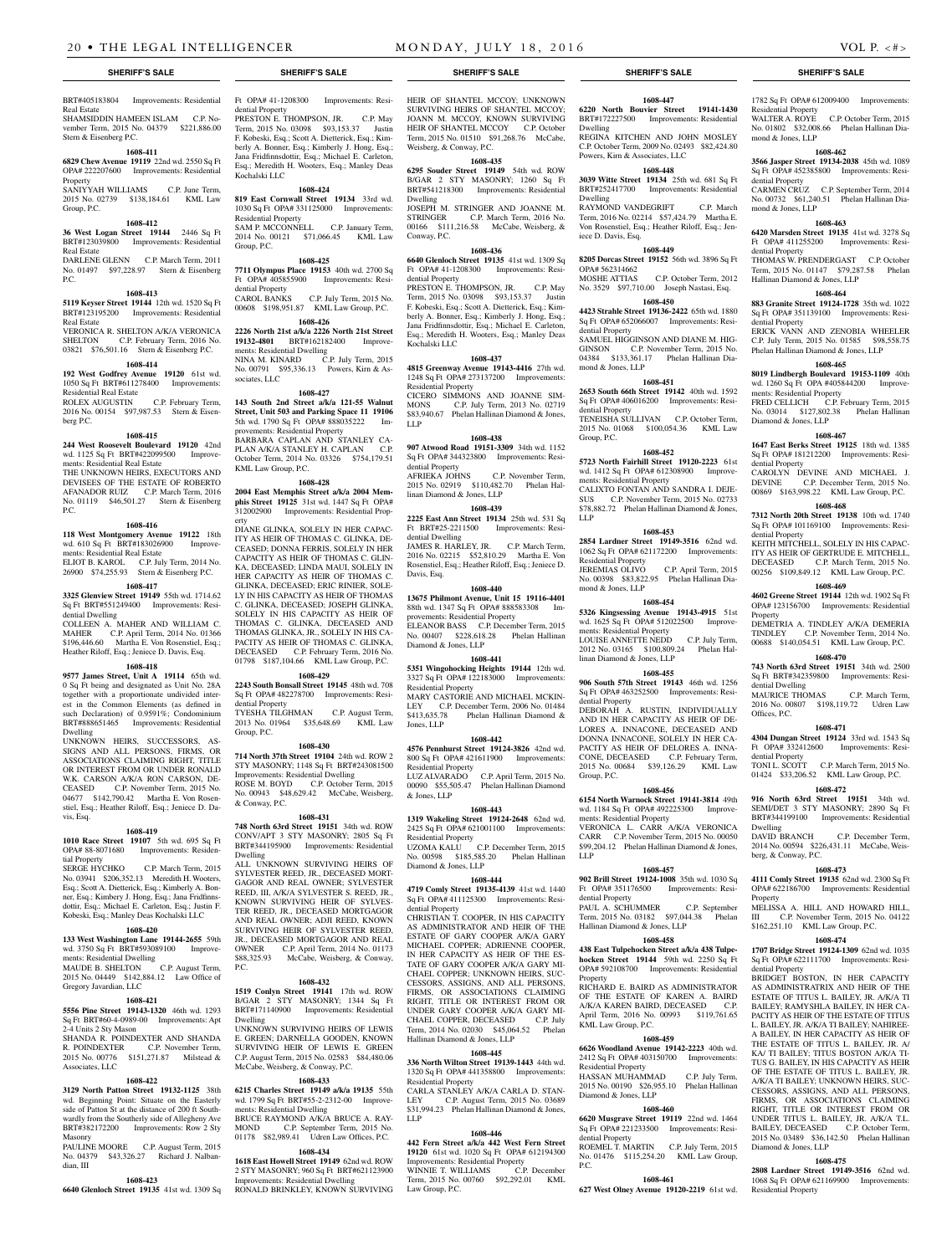Nardo, LLC

Dwelling

P.C.

Property

LLC

Esq.

Property

Dwelling

dential Property

Nardo, LLC

dential Property

& DeNardo, LLC

dential Property

Residential Property

LORENA MALDONADO

& DeNardo, LLC

dential Property

Nardo, LLC

Property

Use Property

Udren Law Offices, P.C.

2015 No. 02960 \$75,300.28 Shapiro & De-

**1608-526 5641 North Warnock Street 19141** 49th wd. ROW B/GAR 2 STY MASONRY; 1220 Sq Ft BRT#492203200 Improvements: Residential

LEONARD D. KING, KNOWN SURVIVING HEIR OF BESSIE LEE KING; MARGUE-RITA K. LEE, KNOWN SURVIVING HEIR OF BESSIE LEE KING; BRENDA K. HAYES, KNOWN SURVIVING HEIR OF BESSIE LEE KING; NADINE KING, KNOWN SURVIVING HEIR OF BESSIE LEE KING; UNKNOWN SURVIVING HEIRS OF BESSIE LEE KING; DONALD KING, KNOWN SURVIVING HEIR OF BESSIE LEE KING; GEORGE W. KING, KNOWN SURVIVING HEIR OF BESSIE LEE KING C.P. March Term, 2015 No. 01895 \$89,240.29 McCabe, Weisberg, & Conway,

**1608-527 2326 South 70th Street 19142** 40th wd. 1192 Sq Ft BRT#40-6-1396-00 Subject to Mortgage Improvements: Residential Dwelling CLINTON HARRIOTT AND NATASHA MCKOY A/K/A NATASHA A. MCKOY C.P. September Term, 2015 No. 01180 \$55,336.05

**1608-528 230 Higbee Street 19111** 35th wd. 1100 Sq Ft BRT#352151900 Improvements: Residential

SHARON HOLLIDAY AND RUBEN<br>FEAGINS C.P. October Term, 2014 No.

001252 \$122,944.75 Shapiro & DeNardo,

**1608-529 5510 Rising Sun Avenue 19120** ROW W/OFF STR 2 STY MASON BRT#882061710 Improvements: Commercial/commercial Mixed

JEROME WRIGHT C.P. October Term, 2014 No. 03134 \$183,805.00 Alicia M. Sandoval,

**1608-530 2116 Fulmer Street 19115** 35th wd. 6000 Sq Ft BRT#581038700 Improvements: Residential

CHARLES UNRUH AND RENEE UN-RUH C.P. February Term, 2016 No. 00324 \$331,352.74 Shapiro & DeNardo, LLC **1608-531 3574 East Thompson Street 19134** 45th wd. Det 2 Sty Masonry; 1440 Sq Ft BRT#451251900 Subject to Mortgage Improvements: Residential

MICHAEL BLAIR A/K/A MICHAEL P. BLAIR C.P. August Term, 2015 No. 03213 \$108,067.37 McCabe, Weisberg, & Conway, P.C. **1608-532 4834 North 7th Street 19120** 49th wd. 1242 Sq Ft BRT#491214900 Improvements: Resi-

DAVID H. GRAVES, JR. C.P. August Term, 2015 No. 03433 \$43,235.71 Shapiro & De-

**1608-533 4453 Sherwood Road 19131** 52nd wd. 1661 Sq Ft BRT#521198500 Improvements: Resi-

ANTOINETTE RENEE BYRD C.P. May Term, 2015 No. 00191 \$190,524.07 Shapiro

**1608-534 6167 Hegerman Street 19135** 41st wd. 1275 Sq Ft BRT#411381000 Improvements: Resi-

LOUISE VON SCHONDORF AND KIMBERLY KATZ C.P. February Term, 2016 No. 01049 \$108,580.39 Shapiro & DeNardo, LLC **1608-535 2518 South Colorado Street 19145** 26th wd. 1976 Sq Ft BRT#262037900 Improvements:

DANIELLE GALLO AND JAMES GAL-LO C.P. November Term, 2015 No. 03305 \$266,983.52 Shapiro & DeNardo, LLC **1608-536 6165 Algard Street 19135** 54th (formerly part of the 41st) wd. 1084 Sq Ft BRT#55-2361500 Improvements: Residential Property<br>
LORENA MALDONADO C.P. October

Term, 2015 No. 02548 \$92,324.06 Shapiro

**1608-537 6562 Windsor Avenue 19142** 40th wd. 1536 Sq Ft BRT#403083900 Improvements: Resi-

UNKNOWN HEIRS, SUCCESSORS, AS-SIGNS, AND ALL PERSONS, FIRMS, OR AS-SOCIATIONS CLAIMING RIGHT, TITLE OR INTEREST FROM OR UNDER GENNEVA THORNTON, DECEASED C.P. June Term, 2014 No. 00994 \$61,367.11 Shapiro & De-

**1608-538 4045 Ogden Street 19104** 24th wd. 2337 Sq Ft BRT#062076400 Improvements: Residential

C.P. October Term, 2014 No.

## **SHERIFF'S SALE SHERIFF'S SALE SHERIFF'S SALE SHERIFF'S SALE SHERIFF'S SALE**

EVALEEN ALI A/K/A EVALEEN VELAZQUEZ C.P. August Term, 2015 No. 00596 \$137,184.18 Phelan Hallinan Diamond & Jones, LLP

# **1608-476**

**1329 Tasker Street 19148-1022** 1st wd. 1870 Sq Ft OPA# 012458000 Improvements: Residential Property

ROBERT BEMBRY, IN HIS CAPACITY AS ADMINISTRATOR DBN AND HEIR OF THE ESTATE OF JEFFERY COTTON; UNKNOWN HEIRS, SUCCESSORS, ASSIGNS, AND ALL PERSONS, FIRMS, OR ASSOCIATIONS CLAIMING RIGHT, TITLE OR INTEREST FROM OR UNDER JEFFERY COTTON, DE-CEASED C.P. April Term, 2015 No. 00733 \$320,818.53 Phelan Hallinan Diamond & Jones, LLP

### **1608-477**

**153 North Lindenwood Street 19139** 44th wd. ROW 2 STY MASONRY; 1208 Sq Ft BRT#441154600 Improvements: Residential Dwelling

CARISSA WILLIAMS, KNOWN SURVIVING HEIR OF SARAH S. WILLIAMS, DECEASED MORTGAGOR AND REAL OWNER; UN-KNOWN SURVIVING HEIRS OF SARAH S. WILLIAMS, DECEASED MORTGAGOR AND REAL OWNER; RONALD WILLIAMS, KNOWN SURVIVING HEIR OF SARAH S. WILLIAMS, DECEASED MORTGAGOR AND REAL OWNER; HARVEY WILLIAMS, KNOWN SURVIVING HEIR OF SARAH S. WILLIAMS, DECEASED MORTGAGOR AND REAL OWNER AND STEPHANIE WILLIAMS, KNOWN SURVIVING HEIR OF SARAH S. WILLIAMS, DECEASED MORT-GAGOR AND REAL OWNER C.P. July Term, 2011 No. 01075 \$83,426.22 McCabe, Weisberg, & Conway, P.C.

### **1608-478**

**1808 Mohican Street 19138** 10th wd. 1260 Sq Ft BRT#102239300 Improvements: Residential Dwelling MERRILL BURROWS-DYKES AND BRIAN

E. DYKES C.P. March Term, 2015 No. 01556 \$83,027.63 Udren Law Offices, P.C.

# **1608-479**

**8523 Castor Avenue 19152-1207**  Improvements: Residential Dwelling

STEVEN COHEN A/K/A STEVEN R. CO-<br>HEN C.P. January Term, 2015 No. 00178 C.P. January Term, 2015 No. 00178 \$127,482.35 Powers, Kirn & Associates, LLC

# **1608-480**

**4036 Bennington Street 19124-5222** 33rd wd. 1254 Sq Ft OPA# 332286400 Improvements: Residential Property

CAI BAO KWOK, IN HIS CAPACITY AS AD-MINISTRATOR OF THE ESTATE OF ZHEN EN GUO; JOHNNY GUO, IN HIS CAPAC-ITY AS HEIR OF THE ESTATE OF ZHEN EN GUO; ZHENG YAZHEN, IN HER CAPAC-ITY AS HEIR OF THE ESTATE OF ZHEN EN GUO; IVY GUO, IN HER CAPACITY AS HEIR OF THE ESTATE OF ZHEN EN GUO; UNKNOWN HEIRS, SUCCESSORS, AS-SIGNS, AND ALL PERSONS, FIRMS, OR ASSOCIATIONS CLAIMING RIGHT, TITLE OR INTEREST FROM OR UNDER ZHEN EN GUO, DECEASED C.P. August Term, 2015 No. 01158 \$44,087.01 Phelan Hallinan Diamond & Jones, LLP

### **1608-481**

**1430 Lardner Street 19149-3223**  BRT#541028000 Improvements: Residential

Dwelling MICHAEL AJEDHO C.P. April Term, 2015 No. 01368 \$83,338.27 Powers, Kirn & Associates, LLC

# **1608-482**

**1824 West Master Street a/k/a 1824 Master Street 19121** 47th wd. 1746 Sq Ft OPA# 471109000 Improvements: Residential Property CHRISTIAN NDUKA, IN HIS CAPACITY AS ADMINISTRATOR OF THE ESTATE OF MICHAEL DUNCAN; UNKNOWN HEIRS, SUCCESSORS, ASSIGNS, AND ALL PER-SONS, FIRMS, OR ASSOCIATIONS CLAIM-ING RIGHT, TITLE OR INTEREST FROM OR UNDER MICHAEL DUNCAN, DECEASED C.P. December Term, 2015 No. C.P. December Term, 2015 No. 00592 \$169,537.41 Phelan Hallinan Diamond & Jones, LLP

### **1608-483 5617 Catharine Street 19143-2814** BRT#46-

3-0958-00 Improvements: Residential Dwelling ROSE JUNNE C.P. October Term, 2015 No.

01977 \$101,814.18 Powers, Kirn & Associates, LLC

# **1608-484**

**2639 South 64th Street 19142** 40th wd. 1101 Sq Ft BRT#402135000 Improvements: Residential Dwelling

SHERRI ANN KING AND JOSEPH J. KING, JR.; HUSBAND AND WIFE C.P. December Term, 2015 No. 01565 \$60,145.26 Udren Law Offices, P.C.

### **1608-485**

**1807 South 8th Street 19148** ROW 2 STY MASONRY; 1140 Sq Ft BRT#012192100

Improvements: Residential Dwelling CATHERINE M. ROMEO C.P. June Term, 2015 No. 04105 \$138,098.02 McCabe, Weisberg, & Conway, P.C.

### **1608-486**

**833 North Preston Street 19104** 6th wd. 2784 Sq Ft BRT#06-2237000 Improvements: Residential Dwelling

AMBER BLUNT, KNOWN HEIR OF RIHARD BLUNT A/K/A RICHARD T. BLUNT; EDNA S. BLUNT A/K/A E. SHELANIA BLUNT, KNOWN HEIR AND PERSONAL REPRE-SENTATIVE OF THE ESTATE OF RICH-ARD BLUNT A/K/A RICHARD T. BLUNT; NILE BLUNT, KNOWN HEIR OF RICHARD BLUNT A/K/A RICHARD T. BLUNT; TAIL-IA BLUNT, KNOWN HEIR OF RICHARD BLUNT A/K/A RICHARD T. BLUNT: UN-KNOWN HEIRS, SUCCESSORS, ASSIGNS, AND ALL PERSONS, FIRMS, OR ASSO-CIATIONS CLAIMING RIGHT, TITLE OR INTEREST FROM OR UNDER RICHARD BLUNT A/K/A RICHARD T. BLUNT November Term, 2015 No. 00768 \$122,838.51 Udren Law Offices, P.C.

### **1608-487**

**4446 North Uber Street 19140-1008**  BRT#132222800 Improvements: Residential Dwelling

JAMES ROBERT CONNER C.P. April Term, 2015 No. 02533 \$61,632.20 Powers, Kirn & Associates, LLC

# **1608-488**

**4503 McKinley Street 19135** 41st wd. 1980 Sq Ft OPA# 411157900 Improvements: Residential Property KARIN SCHADE JAMES, SOLEY IN HER CAPACITY AS HEIR OF DEBORAH ANNE JAMES, DECEASED C.P. November Term, 2015 No. 04220 \$82,194.66 KML Law Group, P.C.

### **1608-489**

**3335 Vista Street 19136** 64th wd. 1608.33 Sq Ft BRT#64-2-161400 Improvements: Residential Dwelling<br>STEPHEN NOWAK C.P. December Term, 2014 No. 03911 \$151,748.99 Udren Law

Offices, P.C. **1608-490**

**1539 South Marston Street 19146** 36th wd. 745 Sq Ft OPA# 364323800 Improvements: Residential Property MARKEY MILLS C.P. January Term, 2012

No. 02758 \$72,873.22 KML Law Group,  $PC$ .

**1608-491 1439 North 60th Street 19151** 34th wd. 1350 Sq Ft BRT#342191000 Improvements: Residential Dwelling

UNKNOWN HEIRS, SUCCESSORS, AS-SIGNS AND ALL PERSONS, FIRMS, OR AS-SOCIATIONS CLAIMING RIGHT, TITLE OR INTEREST FROM OR UNDER MARJORIE H. PYLES C.P. August Term, 2015 No. 04376 \$87,708.92 Udren Law Offices, P.C.

## **1608-492**

**3150 North Bambrey Street 19132** 38th wd. 641 Sq Ft OPA# 381135600 Improvements: Residential Property

THE UNKNOWN HEIRS OF ELLA JENKINS DECEASED AND PEARL HARRIS SOLELY IN HER CAPACITY AS HEIR OF ELLA JEN-KINS, DECEASED C.P. November Term, 2015 No. 02603 \$61,437.20 KML Law Group, P.C.

### **1608-493**

**3124 F Street 19134** 33rd wd. 929 Sq Ft OPA# 331283200 Improvements: Residential Property MIA EBONY PARKS C.P. June Term, 2015

No. 00503 \$62,442.50 KML Law Group, P.C.

### **1608-494**

**148 Rosemar Street 19120** 10th wd. 1050 Sq Ft OPA# 61-1233800 Improvements: Residential Property

ANDRE BRYAN AND PHILBERT THOM-C.P. January Term, 2014 No. 00265 \$101,236.64 Justin F. Kobeski, Esq.; Scott A. Dietterick, Esq.; Kimberly A. Bonner, Esq.; Kimberly J. Hong, Esq.; Jana Fridfinnsdottir, Esq.; Michael E. Carleton, Esq.; Meredith H. Wooters, Esq.; Manley Deas Kochalski LLC

### **1608-495**

**4613 Edmund Street 19124** 23rd wd. 1136 Sq Ft OPA# 232389300 Improvements: Residential Property MICHAEL SABATO A/K/A MICHAEL J. SA-BATO C.P. November Term, 2015 No. 03965

\$39,237.58 KML Law Group, P.C. **1608-496**

# **1209 North Wilton Street 19131** 44th wd. 960

Sq Ft OPA# 442303600 Improvements: Residential Dwelling DAMOND J. LOWE C.P. March Term, 2013 No. 1923 \$56,389.67 Joseph R. Loverdi, Esq.

### **1608-497**

**8110 Summerdale Avenue 19152** 56th wd. 3367 Sq Ft OPA# 562340100 Improvements: Residential Property<br>ERIC J. KURYLUK C.P. April Term, 2012

No. 03697 \$212,101.84 Meredith H. Wooters, Esq.; Scott A. Dietterick, Esq.; Kimberly A. Bonner, Esq.; Kimberly J. Hong, Esq.; Jana Fridfinnsdottir, Esq.; Michael E. Carleton, Esq.; Justin F. Kobeski, Esq.; Manley Deas Kochalski LLC

### **1608-499**

**4217 North 8th Street 19140** 43rd wd. 1046 Sq Ft BRT#433351100 Improvements: Residential Real Estate THE UNKNOWN HEIRS, EXECUTORS, AND

DEVISEES OF THE ESTATE OF ERNESTINE S. NEELY A/K/A ERNESTINE SIMMONS C.P. March Term, 2016 No. 00145 \$33,171.65 Stern & Eisenberg P.C.

### **1608-500**

**5330 Haverford Avenue 19139-1407** 44th wd. 1520 Sq Ft OPA# 441048300 Improvements: Residential Property<br>JEROME HOLDEN C.P. March Term, 2015 No. 01560 \$42,122.61 Phelan Hallinan Diamond & Jones, LLP

# **1608-501**

**2019 Faunce Street 19152-4009** 56th wd. 1376 Sq Ft OPA# 561412200 Improvements: Residential Property

STEVEN A. PAHNLICK A/K/A STEPHEN A. PAHNLICK AND NICOLE A. PAHN-<br>LICK C.P. December Term, 2015 No. 01147 C.P. December Term, 2015 No. 01147 \$154,925.50 Phelan Hallinan Diamond & Jones, LLP

**1608-502 5252 Slyvester Street 19124** 62nd wd. 1080 Sq Ft OPA# 621364400 Improvements: Residential Property

MELINDA SANCHEZ A/K/A MELINDA T. SANCHEZ A/K/A MELINDA SANCHEZ MO-RALES C.P. June Term, 2015 No. 00385 \$113,229.47 Phelan Hallinan Diamond & Jones, LLP

### **1608-503**

**4810 North Carlisle Street 19141-2111** 13th wd. 1226 Sq Ft OPA# 132032600 Improvements: Residential Property CARA FOSTER C.P. November Term, 2015 No. 01808 \$65,128.43 Phelan Hallinan Diamond & Jones, LLP

### **1608-504**

**3453 Keim Street 19134-1226** 33rd wd. 952 Sq Ft OPA# 331282000 Improvements: Residential Property<br>TISHA KINSEY C.P. January Term, 2016 No. 01329 \$23,185.76 Phelan Hallinan Dia-

# mond  $&$  Iones, LLP

**1608-505 123 East Maryland Street 19144** 22nd wd. 1900 Sq Ft BRT#592130100 Improvements: Residential Dwelling UNKNOWN HEIRS, SUCCESSORS, AS-

SIGNS, AND ALL PERSONS, FIRMS OR AS-SOCIATIONS CLAIMING RIGHT, TITLE OR INTEREST FROM OR UNDER BERNICE S. FORD C.P. November Term, 2015 No. 03953 \$90,763.83 Udren Law Offices, P.C.

### **1608-506**

**4452 North 7th Street 19140-2322** 43rd wd. 1140 Sq Ft OPA# 433321900 Improvements: Residential Property

ALAN G. PETTY, SR. A/K/A ALAN G. PETTY AND CARMELA PETTY A/K/A CARMELA U. PETTY C.P. November Term, 2009 No. 05299 \$81,123.70 Phelan Hallinan Diamond & Jones, LLP

### **1608-507**

**1405 North 2nd Street 19122-3801** 18th wd. 1980 Sq Ft OPA# 182106500 Improvements: Residential Property

KASEY JACKSON AND BRENDAN OLKUS C.P. August Term, 2012 No. 02358 \$329,520.50 Phelan Hallinan Diamond & Jones, LLP

### **1608-508**

**3715 Bandon Drive 19154** 66th wd. 1800 Sq Ft BRT#157-N-22-192; OPA#663403000 Subject to Mortgage Improvements: Residential Dwelling<br>PAUL F. LIND C.P. November Term, 2015

No. 04305 \$162,587.57 Udren Law Offices, P.C.

### **1608-509**

**5234 Catharine Street 19143** 46th wd. 2094 Sq Ft BRT#46-2104600 Improvements: Residential Dwelling

UNKNOWN HEIRS, SUCCESSORS, AS-SIGNS AND ALL PERSONS, FIRMS OR AS-SOCIATIONS CLAIMING RIGHT, TITLE OR INTEREST FROM OR UNDER SHIRLEY JOYCE STOKES A/K/A SHIRLEY WILBURN-STOKES A/K/A SHIRLEY J. WILBURN C.P. January Term, 2016 No. 02788 \$73,928.96 Udren Law Offices, P.C.

# **1608-510**

**137 West 65th Avenue 19120** 61st wd. 2412 Sq Ft OPA# 611395600 Improvements: Residential Property

ANTHONY WIMMS, SR. C.P. March Term, 2015 No. 02544 \$98,922.04 Meredith H. Wooters, Esq.; Scott A. Dietterick, Esq.; Kimberly A. Bonner, Esq.; Kimberly J. Hong, Esq.; Jana Fridfinnsdottir, Esq.; Michael E. Carleton, Esq.; Justin F. Kobeski, Esq.; Manley Deas Kochalski LLC

### **1608-511 5727 North Beechwood Street 19138** 17th wd.

888 Sq Ft OPA# 172494100 Improvements: Residential Property JUDY A. GOLDEN, SOLELY IN HER CAPAC-ITY AS HEIR OF WILLIAM MAE LIVELY, DECEASED AND THE UNKNOWN HEIRS OF WILLIE MAE LIVELY, DECEASED C.P. September Term, 2015 No. 02864 \$63,357.61 KML Law Group, P.C.

**1608-512 2314 South 63rd Street 19142** 40th wd. 2072 Sq Ft OPA# 401170100 Improvements: Row

WILLIAM LODGE C.P. August Term, 2015 No. 01759 \$51,692.84 Richard M. Squire &

**1608-513 1349 Dyre Street 19124** 62nd wd. 1268 Sq Ft OPA# 621007900 Improvements: Row 2 Sty

LASHAUNA ROSEBOROUGH C.P. March Term, 2015 No. 00539 \$124,292.04 Richard

**1608-514 4314 Cottman Avenue 19135-1107** 41st wd. 1553 Sq Ft BRT#412066100 Improvements:

CHARLES A.J. HALPIN, III, ESQUIRE, PERSONAL REPRESENTATIVE OF THE ESTATE OF JOHN A. CORGLIANA, DE-CEASED C.P. February Term, 2016 No. 01679 \$43,980.89 Law Office of Gregory

**1608-516 6601 Chew Avenue 19119** 22nd wd. 1956 Sq Ft OPA# 871106600 Improvements: Com-

TRACEY ALSTON C.P. August Term, 2013 No. 1112 \$144,348.27 Weber Gallagher Simpson Stapleton Fires & Newby, LLP; Sarah

**1608-517 5530 West Thompson Street 19131-4247** 4th wd. 1456 Sq Ft BRT#041093500 Improve-

DARYL BROWN C.P. November Term, 2014 No. 00685 \$107,474.48 Law Office of

**1608-518 1912 North 2nd Street 19122** 18th wd. ROW 3 STY MASONRY; 1724 Sq Ft BRT#183281900 Improvements: Residential Dwelling SEAN A. RIVERA AND ZAIDA RODRI-GUEZ C.P. October Term, 2013 No. 03579 \$171,715.22 McCabe, Weisberg, & Conway,

**1608-519 3313 Ashfield Lane 19114** 66th wd. 1800 Sq Ft BRT#661165600 Improvements: Residential

LORI M. KELLEY AND PATRICK KELLEY A/K/A PATRICK M. KELLEY C.P. October Term, 2015 No. 03641 \$184,158.75 Udren

**1608-520 710 North 63rd Street 19151** 34th wd. S/D CONV APT 3 STY MASON; 2621 Sq Ft BRT#344194000 Improvements: Residential

LUCRETIA WILSON AND UNITED STATES OF AMERICA C/O UNITED STATES AT-TORNEY FOR THE EASTERN DISTRICT OF PENNSYLVANIA C.P. October Term, 2015 No. 03320 \$79,823.39 McCabe, Weisberg,

**1608-521 653 East Cornwall Street 19134** 33rd wd. ROW 2 STY MASONRY; 1140 Sq Ft BRT#331121400 Improvements: Residential

EUGENE BERTEL AND OLGA BERTEL C.P. January Term, 2016 No. 02881 \$74,273.64 McCabe, Weisberg, & Conway, P.C. **1608-522 514 East Ashmead Street 19144** 12th wd. 825 Sq Ft BRT#12-1-088200 Improvements:

GAVRIEL NISANOV AND MICHAEL NI-SANOV C.P. March Term, 2016 No. 01743 \$82,431.11 Udren Law Offices, P.C. **1608-523 3049 Tulip Street 19134** 25th wd. ROW 2 STY MASONRY; 840 Sq Ft BRT#252357600 Im-

APRIL M. BOERNER C.P. October Term, 2012 No. 02436 \$45,360.88 McCabe, Weis-

**1608-524 539 North Paxon Street 19131** 44th wd. 940 Sq Ft BRT#442256900 Improvements: Resi-

MELBRA D. TAYLOR AND JOSEPH TAYLOR C.P. July Term, 2015 No. 01477 \$32,599.03

**1608-525 4180 Newhall Street 19140** 13th wd. 1598 Sq Ft BRT#131408520 Improvements: Residen-

MICHELLE COTTMAN C.P. July Term,

M. Squire & Associates, LLC

Residential Dwelling

Javardian, LLC

mercial Property

ments: Residential Dwelling

Gregory Javardian, LLC

A. Elia, Esq.

P.C.

Dwelling

Dwelling

& Conway, P.C.

Residential Dwelling

berg, & Conway, P.C.

dential Property

tial Property

Shapiro & DeNardo, LLC

provements: Residential Dwelling

Dwelling

Law Offices, P.C.

Sty Masonry

Masonry

Associates, LLC